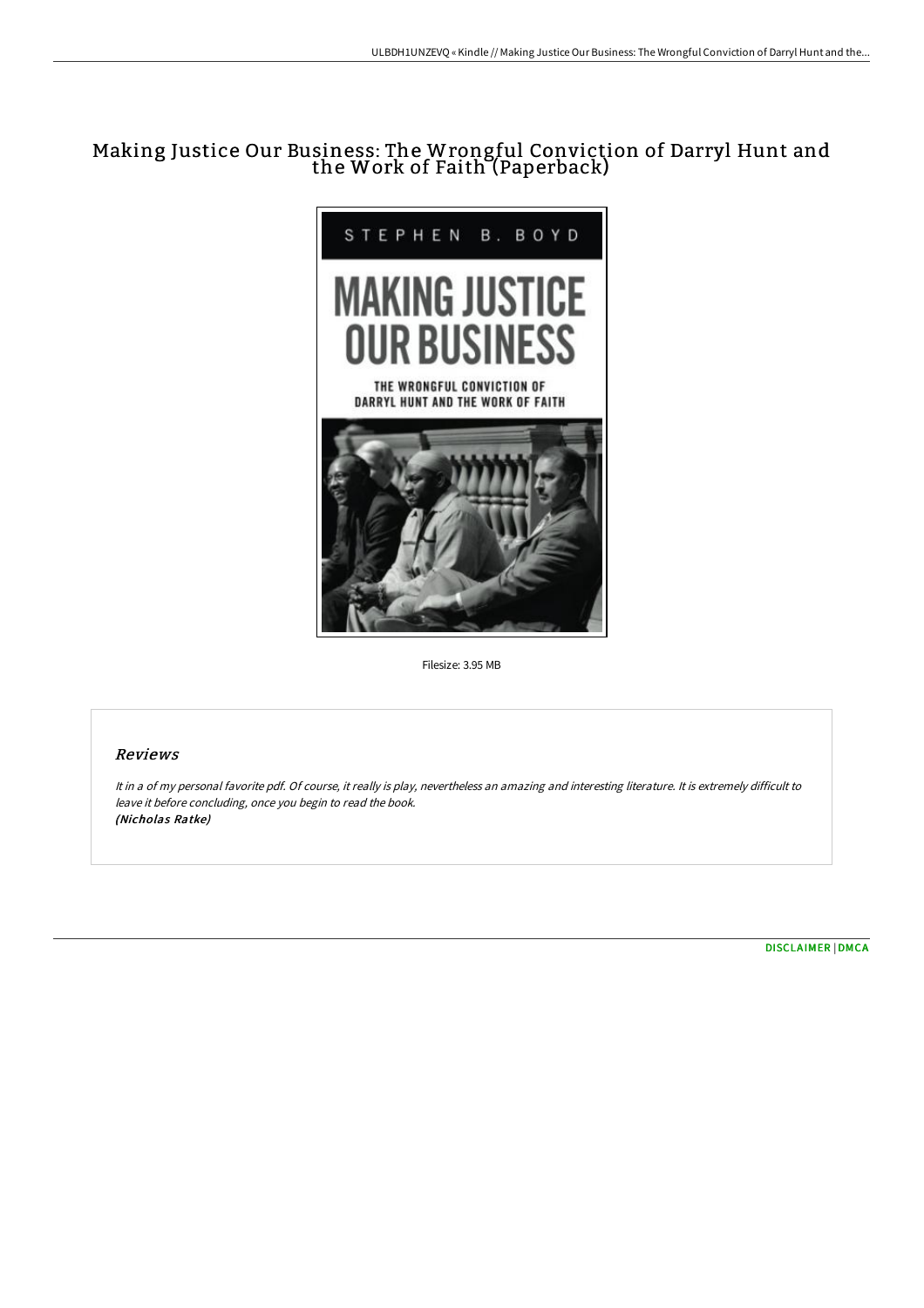# MAKING JUSTICE OUR BUSINESS: THE WRONGFUL CONVICTION OF DARRYL HUNT AND THE WORK OF FAITH (PAPERBACK)



Wipf Stock Publishers, United States, 2011. Paperback. Condition: New. Language: English . Brand New Book \*\*\*\*\* Print on Demand \*\*\*\*\*.Description: Making Justice Our Business is the story of Darryl Hunt, and of those drawn to him who refused to give up on him, each other, and justice. Boyd tells the story of how one summer morning in 1985, an attractive, white newspaper editor named Deborah Sykes was raped, brutally stabbed, and murdered in a Southern town. A 911 caller gave a false name--Sammy Mitchell--and the investigation quickly focused on him and his friend, Darryl Hunt, a black nineteen-year-old orphan. Facing public pressure and having a history with Mitchell, a District Attorney won a conviction before an allwhite jury, sending Hunt to prison for life. Convinced of his innocence, a handful of people led a community effort to free him that turned into a nineteen-year struggle with a few exhilarating highs, but more discouraging, depressing defeats against an intractable justice system. Their dogged determination led to an improbable series of events in 2003 that broke the case open. This is the story of an extraordinary man told by a white, uneasy participant who came late to the struggle but was transformed by the process. Endorsements: Stephen Boyd offers a moving account of the eighteen-year-long nightmare of Darryl Hunt. . . . In the faithful work of extraordinarily ordinary Muslims, Jews, and Christians, we see the force of divine love that wouldn t quit, and we catch a clear vision of what it takes from all of us to create a humane society where it is easier for us to truly love all our brothers and sisters. --Sr. Helen Prejean author of Dead Man Walking . . . I suggest this book as an important read for every American citizen. --Maya Angelou...

B Read Making Justice Our Business: The Wrongful Conviction of Darryl Hunt and the Work of Faith [\(Paperback\)](http://techno-pub.tech/making-justice-our-business-the-wrongful-convict.html) **Online** 

B Download PDF Making Justice Our Business: The Wrongful Conviction of Darryl Hunt and the Work of Faith [\(Paperback\)](http://techno-pub.tech/making-justice-our-business-the-wrongful-convict.html)